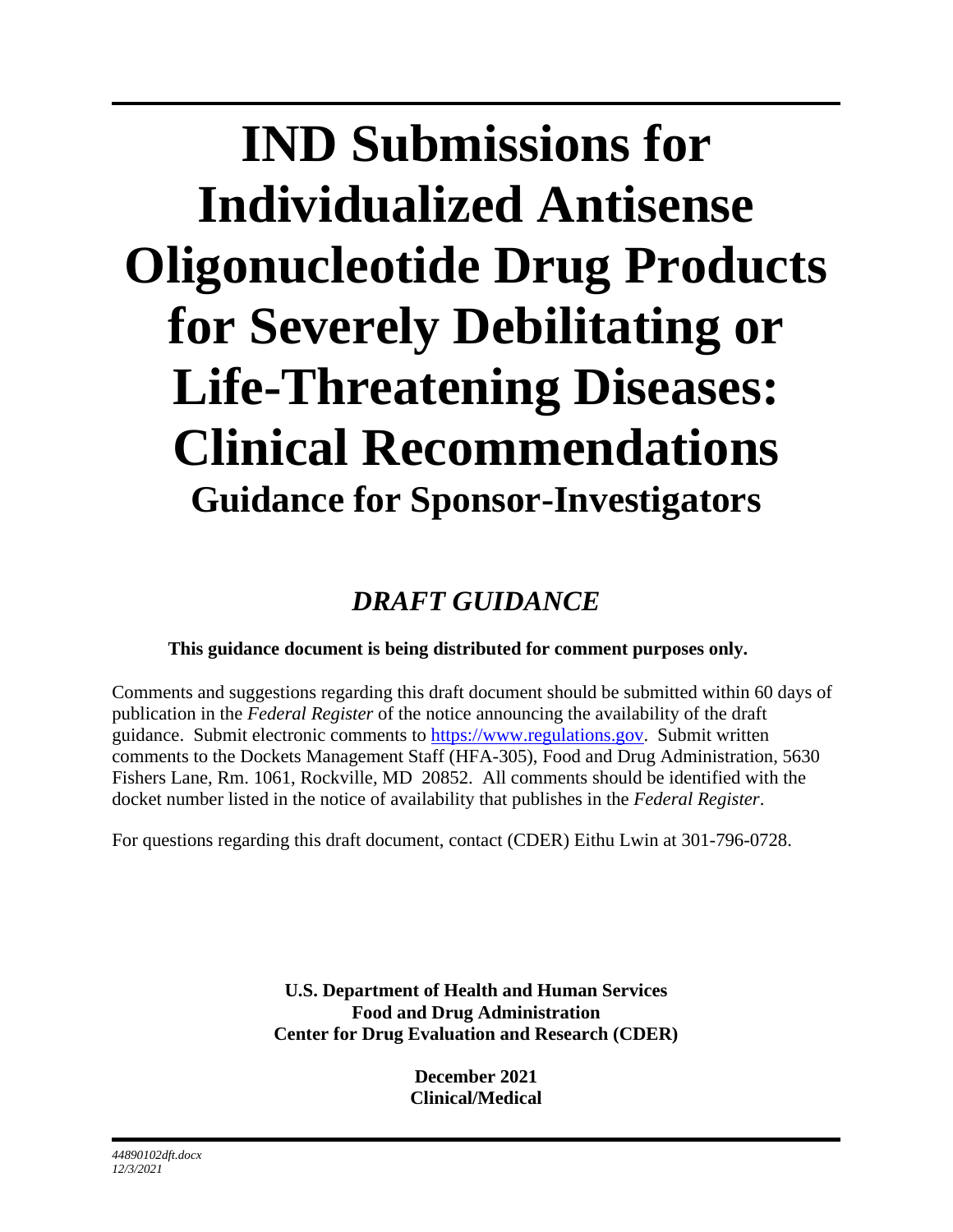# **IND Submissions for Individualized Antisense Oligonucleotide Drug Products for Severely Debilitating or Life-Threatening Diseases: Clinical Recommendations Guidance for Sponsor-Investigators**

*Additional copies are available from:*

*Office of Communications, Division of Drug Information Center for Drug Evaluation and Research Food and Drug Administration 10001 New Hampshire Ave., Hillandale Bldg., 4th Floor Silver Spring, MD 20993-0002 Phone: 855-543-3784 or 301-796-3400; Fax: 301-431-6353; Email: druginfo@fda.hhs.gov <https://www.fda.gov/drugs/guidance-compliance-regulatory-information/guidances-drugs>*

> **U.S. Department of Health and Human Services Food and Drug Administration Center for Drug Evaluation and Research (CDER)**

> > **December 2021 Clinical/Medical**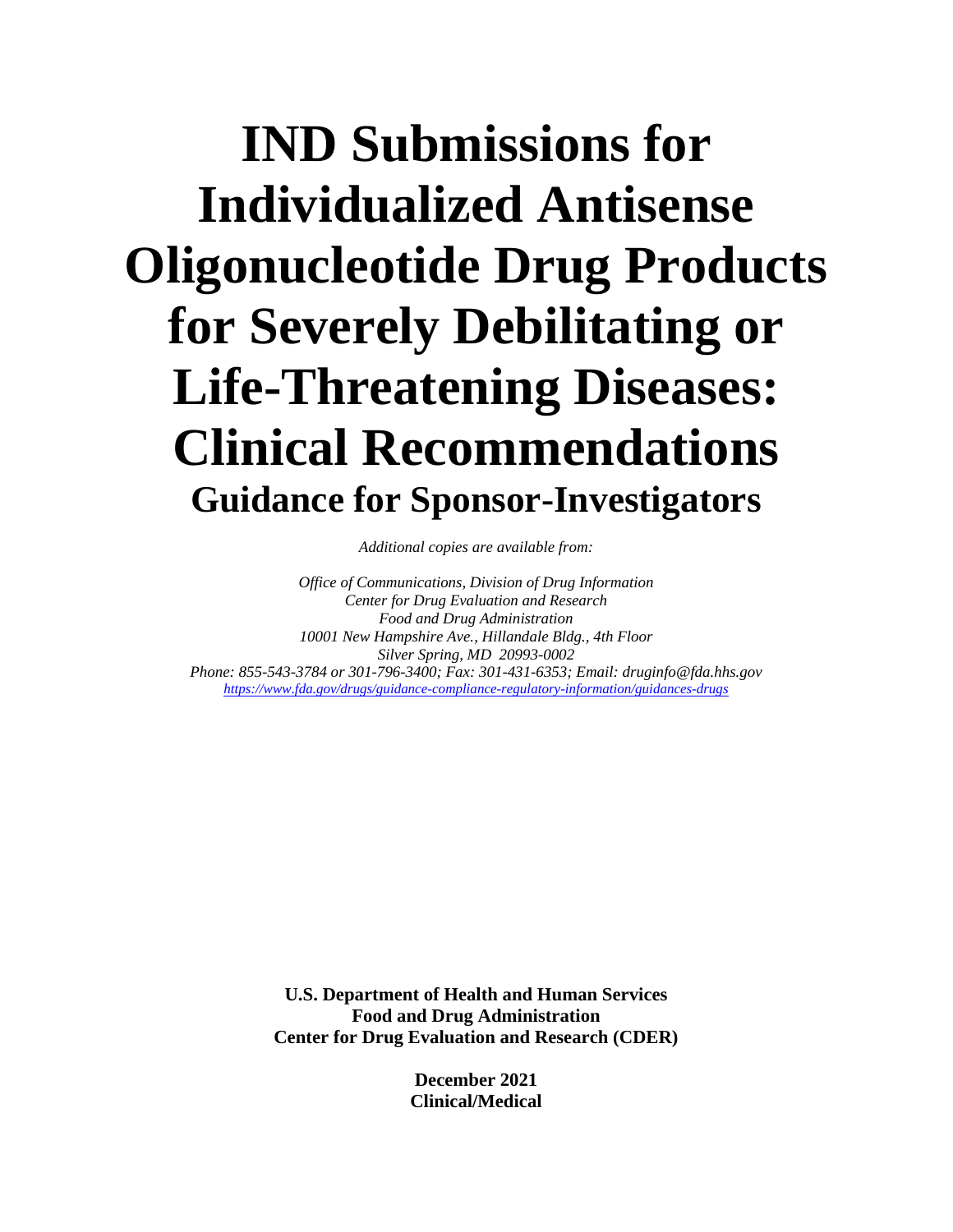# **Contains Nonbinding Recommendations**<br>Draft — Not for Implementation

## **TABLE OF CONTENTS**

| II.  |  |
|------|--|
| III. |  |
| A.   |  |
| В.   |  |
|      |  |
| D.   |  |
| Е.   |  |
|      |  |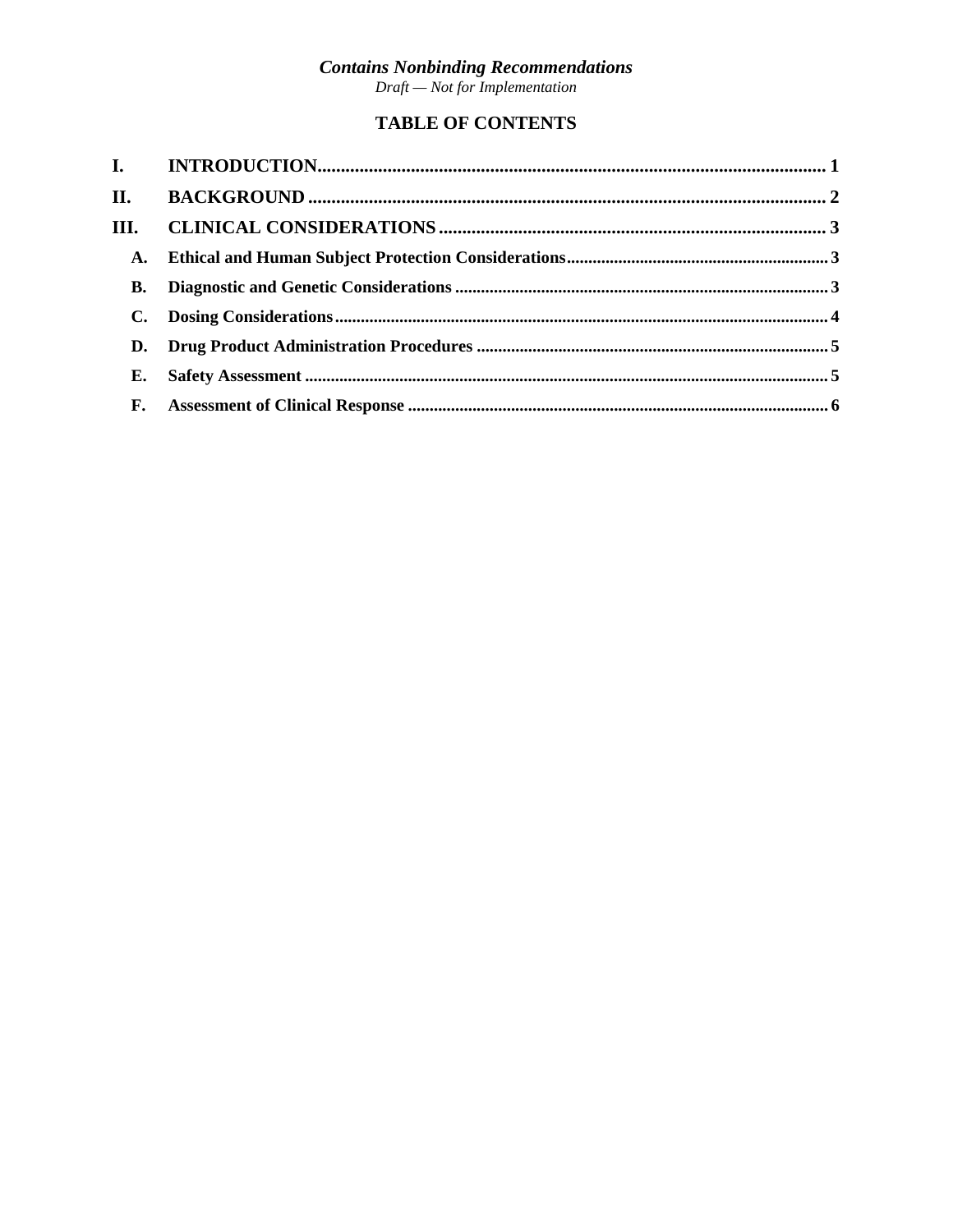# **IND Submissions for Individualized Antisense Oligonucleotide Drug Products for Severely Debilitating or Life-Threatening Diseases: Clinical Recommendations Guidance for Sponsor-Investigators[1](#page-3-0)**

 This draft guidance, when finalized, will represent the current thinking of the Food and Drug 9 Administration (FDA or Agency) on this topic. It does not establish any rights for any person and is not 10 binding on FDA or the public. You can use an alternative approach if it satisfies the requirements of the 10 binding on FDA or the public. You can use an alternative approach if it satisfies the requirements of the applicable statutes and regulations. To discuss an alternative approach, contact the FDA staff responsible 11 applicable statutes and regulations. To discuss an alternative approach, contact the FDA staff responsible 12 for this guidance as listed on the title page. for this guidance as listed on the title page.

 

 $\begin{array}{c} 7 \\ 8 \end{array}$ 

#### **I. INTRODUCTION**

18 This guidance is intended for sponsor-investigators<sup>[2](#page-3-1)</sup> (hereafter referred to as sponsors)

developing individualized investigational antisense oligonucleotide (ASO) drug products for a

20 severely debilitating or life-threatening (SDLT) genetic disease.<sup>[3](#page-3-2)</sup> Most often, individuals with

such diseases will have no alternative treatment options, and their diseases will be rapidly

progressing, resulting in early death and/or devastating or irreversible morbidity within a short

time frame without treatment. In these situations, drug development targeted to a larger number

of patients with the same disease is not anticipated because of the specificity of the mechanism

 of action of the ASO combined with the rarity of the treatment-amenable patient population. The gene variant or variants that are targeted by the ASO drug product should be unique to the trial

participant(s) and generally only reported in a small number of patients (typically 1 to 2) in the

disease population. If more than a few patients may be candidates for targeted treatment with the

ASO drug product, then the ASO is no longer considered individualized, and the sponsor should

 discuss a drug development plan of the investigational ASO drug product for a larger patient population with the relevant review division.

The focus of this guidance is to describe important clinical considerations for investigational new

drug application (IND) submissions to support initial and continued administration, dosing, and

<span id="page-3-0"></span>clinical monitoring of an individual with a SDLT disease attributable to a unique genetic

<sup>&</sup>lt;sup>1</sup> This guidance has been prepared by the Office of New Drugs and the Office of Translational Sciences, Office of Clinical Pharmacology, in the Center for Drug Evaluation and Research at the Food and Drug Administration.

<span id="page-3-1"></span><sup>&</sup>lt;sup>2</sup> A *sponsor-investigator* is an individual who both initiates and conducts an investigation, and under whose immediate direction the investigational drug is administered or dispensed. The term does not include any person other than an individual (see 21 CFR 312.3(b)).

<span id="page-3-2"></span> *Severely debilitating* means diseases or conditions that cause major irreversible morbidity. *Life-threatening* means diseases or conditions where the likelihood of death is high unless the course of the disease is interrupted and those with potentially fatal outcomes, where the endpoint of clinical trial analysis is survival (see 21 CFR 312.81).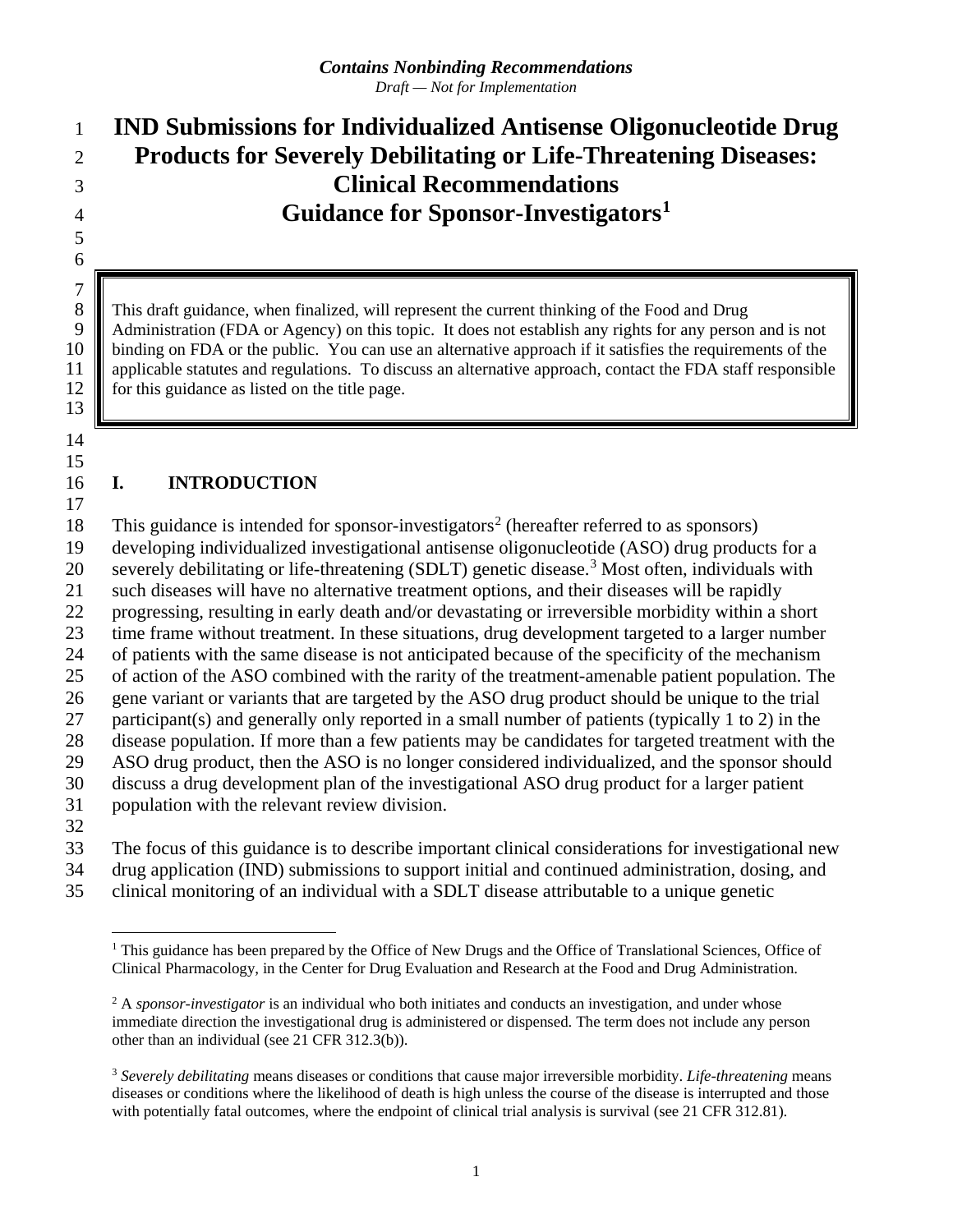*Draft — Not for Implementation*

- variant(s) that may be amenable to an ASO drug product. The individualized ASO drug product
- should belong to a well-characterized chemical class<sup>[4](#page-4-0)</sup> (i.e., a chemical class for which there is
- substantial nonclinical information and clinical experience that is either publicly available or to
- which the sponsor has right of reference).
- 
- This guidance does not address clinical and regulatory considerations for the development of an
- individualized ASO drug product for commercial marketing. This guidance also does not address
- <span id="page-4-4"></span>43 the nonclinical data<sup>[5](#page-4-1)</sup> or the drug product quality requirements<sup>[6](#page-4-2)</sup> to initiate administration of an
- individualized ASO drug product in humans, or the administrative and procedural
- 45 recommendations for an IND submission.<sup>[7](#page-4-3)</sup>
- 

The contents of this document do not have the force and effect of law and are not meant to bind

- the public in any way, unless specifically incorporated into a contract. This document is intended
- only to provide clarity to the public regarding existing requirements under the law. FDA
- guidance documents, including this guidance, should be viewed only as recommendations, unless
- specific regulatory or statutory requirements are cited. The use of the word *should* in FDA
- guidances means that something is suggested or recommended, but not required.
- 

# **II. BACKGROUND**

 Advances in technology may now allow targeting of a drug product to the molecular changes that underlie an individual's genetic disease (e.g., gene deletions, rearrangements). This field is rapidly evolving, and the clinical considerations for evaluating the safety and efficacy of these

- drug products may differ from the considerations for larger development programs. This
- guidance provides recommendations for managing the administration of the individualized ASO
- drug product and conducting clinical assessments of the safety and treatment response during
- administration of the ASO drug product. The recommendations in this guidance are informed by experience with certain classes of well-characterized ASO drug products and by the ability to
- anticipate and manage some of the potential adverse events based on this prior experience with

<span id="page-4-0"></span> Examples of well-characterized, antisense chemical classes, based on prior FDA experience, include singlestranded phosphorothioate or mixed phosphorothioate/phosphodiester, 2-methoxyethyl substituted oligonucleotides (by systemic or intrathecal route), and phosphorodiamidate morpholino oligonucleotides (by systemic route).

<span id="page-4-1"></span> See the draft guidance for sponsor-investigators *Nonclinical Testing of Individualized Antisense Oligonucleotide Drug Products for Severely Debilitating or Life-Threatening Diseases* (April 2021). When final, this guidance will represent the FDA's current thinking on this topic. For the most recent version of a guidance, check the FDA guidance web page at [https://www.fda.gov/regulatory-information/search-fda-guidance-documents.](https://www.fda.gov/regulatory-information/search-fda-guidance-documents)

<span id="page-4-2"></span> See the draft guidance for sponsor-investigators *IND Submissions for Individualized Antisense Oligonucleotide Drug Products for Severely Debilitating or Life-Threatening Diseases: Chemistry, Manufacturing, and Controls Recommendations* (December 2021). When final, this guidance will represent the FDA's current thinking on this topic.

<span id="page-4-3"></span> See the draft guidance for sponsor-investigators *IND Submissions for Individualized Antisense Oligonucleotide Drug Products: Administrative and Procedural Recommendations* (January 2021). When final, this guidance will represent the FDA's current thinking on this topic.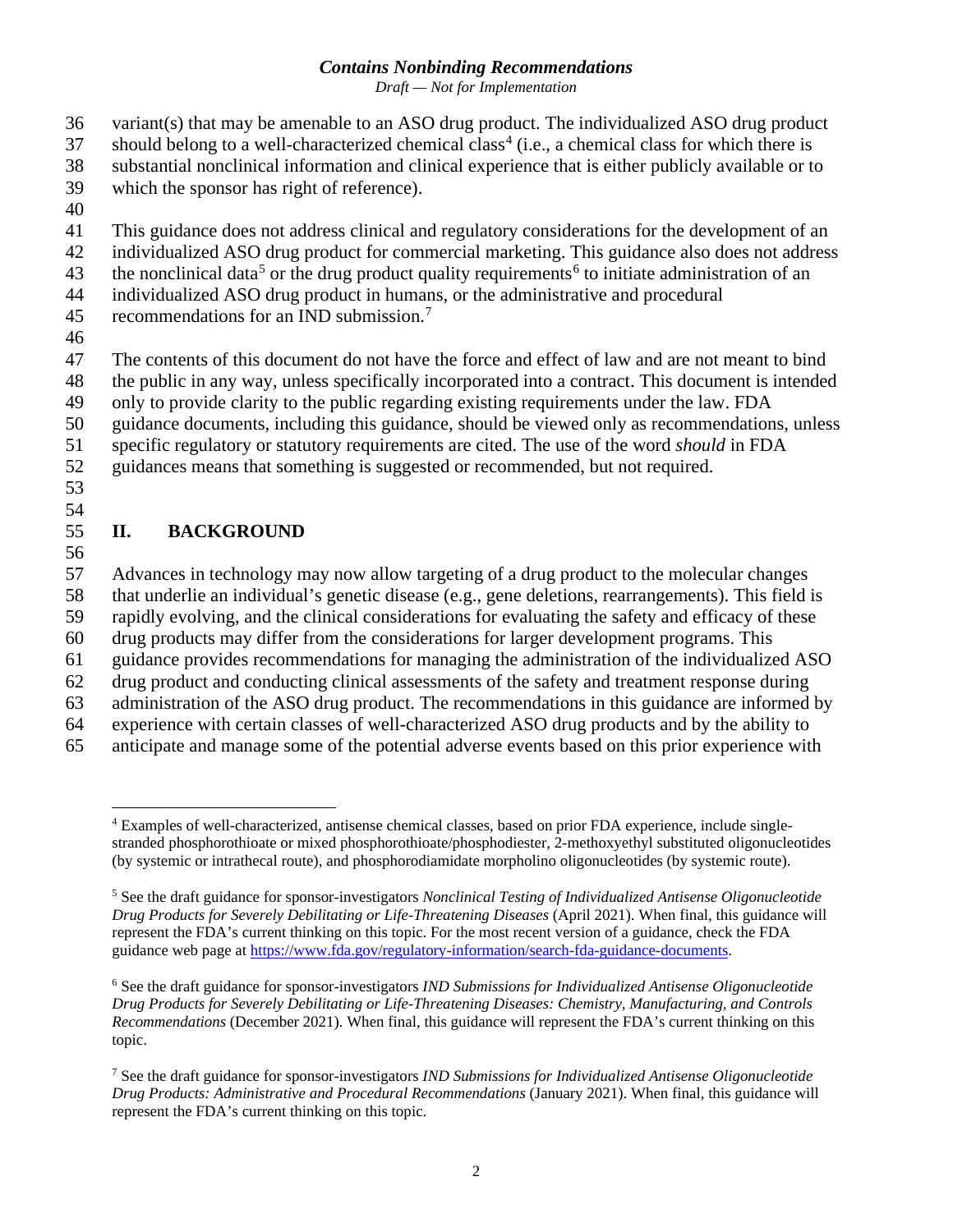*Draft — Not for Implementation*

 the ASO drug classes. The following sections outline important clinical considerations and, when applicable, information to include in IND submissions.

 

### **III. CLINICAL CONSIDERATIONS**

#### **A. Ethical and Human Subject[8](#page-5-0) Protection Considerations**

 Under FDA regulations, a protocol under which an individual ASO drug product is administered to a human subject must be reviewed and approved by an institutional review board (IRB) before 76 it is allowed to proceed (21 CFR part 56). If children<sup>[9](#page-5-1)</sup> are to be included in the protocol, the requirements in 21 CFR part 50, subpart D (*Additional Safeguards for Children in Clinical Investigations)* also must be met. Similarly, in accordance with 21 CFR 50.20, the sponsor must obtain legally effective informed consent from the trial participant, or the participant's legally authorized representative, before administration of the investigational ASO drug product. The informed consent must include all the required basic elements under 21 CFR 50.25(a), including, but not limited to, a description of reasonably foreseeable risks or discomforts to the trial participant and any potential benefits which may reasonably be expected from the investigational ASO drug product. When appropriate, significant new findings developed during the course of the research that might have implications for the trial participant's willingness to continue in the research should be provided to the participant (and/or the participant's legally authorized representative). In addition, the sponsor should discuss with the applicable IRB how and when 88 significant new findings will be provided to the trial participant.<sup>[10](#page-5-2)</sup>

 

#### **B. Diagnostic and Genetic Considerations**

 Sponsors should consider the following recommendations for characterizing the targeted gene variant(s) and the trial participant's clinical diagnosis and include all relevant information in the IND submission: 

 • The trial participant's clinical and genetic diagnosis should be confirmed through relevant laboratory testing (e.g., gene sequencing, enzymatic analysis, biochemical testing, imaging evaluations, as applicable). Sponsors should appropriately validate laboratory assays for their intended use. Sponsors should provide all results in the IND submission.

<span id="page-5-0"></span> • Sponsors should provide evidence that establishes the role of the gene variant(s) targeted by the ASO drug product in the pathogenesis of the trial participant's disease. If the

For the purposes of this guidance, FDA uses the terms *subject* and *participant* interchangeably.

<span id="page-5-1"></span> 21 CFR 50.3(o) defines *children* as "persons who have not attained the legal age for consent to treatments or procedures involved in clinical investigations, under the applicable law of the jurisdiction in which the clinical investigation will be conducted."

<span id="page-5-2"></span> For additional information about FDA's recommendations on informed consent, see the draft guidance for IRBs, clinical investigators, and sponsors *Informed Consent Information Sheet* (July 2014). When final, this guidance will represent the FDA's current thinking on this topic.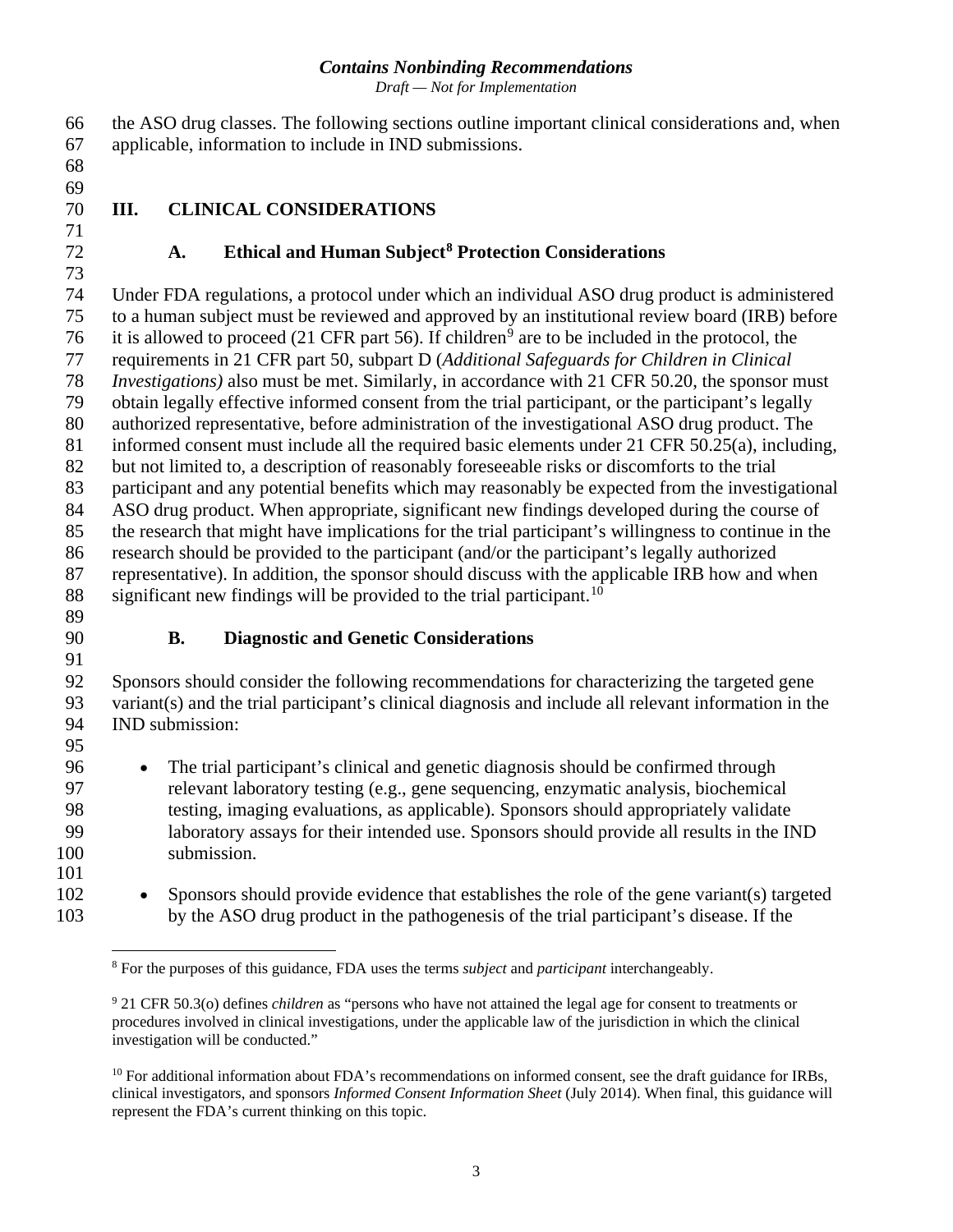*Draft — Not for Implementation*

| 104<br>105<br>106                                                                |                                                                           | evidence is insufficient, additional investigation(s) may be needed before initiating use of<br>the ASO drug product.                                                                                                                                                                                                                                                                                                                                                                                                                                                                                                                                                                                                                                                                                                                                                                                                                                       |  |  |  |  |
|----------------------------------------------------------------------------------|---------------------------------------------------------------------------|-------------------------------------------------------------------------------------------------------------------------------------------------------------------------------------------------------------------------------------------------------------------------------------------------------------------------------------------------------------------------------------------------------------------------------------------------------------------------------------------------------------------------------------------------------------------------------------------------------------------------------------------------------------------------------------------------------------------------------------------------------------------------------------------------------------------------------------------------------------------------------------------------------------------------------------------------------------|--|--|--|--|
| 107<br>108<br>109<br>110                                                         | $\bullet$                                                                 | Sponsors should provide evidence that the identified gene variant or variants are unique<br>to the trial participant, including (a) prevalence estimates of the targeted gene variant(s)<br>in the disease and (b) the projected incidence of the targeted variant(s) in new cases of the<br>disease based on molecular genetic considerations (e.g., type of mutation (missense,                                                                                                                                                                                                                                                                                                                                                                                                                                                                                                                                                                           |  |  |  |  |
| 111<br>112                                                                       |                                                                           | frameshift, other), location in the protein).                                                                                                                                                                                                                                                                                                                                                                                                                                                                                                                                                                                                                                                                                                                                                                                                                                                                                                               |  |  |  |  |
| 113                                                                              |                                                                           | C.<br><b>Dosing Considerations</b>                                                                                                                                                                                                                                                                                                                                                                                                                                                                                                                                                                                                                                                                                                                                                                                                                                                                                                                          |  |  |  |  |
| 114<br>115                                                                       |                                                                           | Sponsors should consider the following recommendations for dosing of investigational ASO                                                                                                                                                                                                                                                                                                                                                                                                                                                                                                                                                                                                                                                                                                                                                                                                                                                                    |  |  |  |  |
| 116<br>117                                                                       | drug products and include all relevant information in the IND submission: |                                                                                                                                                                                                                                                                                                                                                                                                                                                                                                                                                                                                                                                                                                                                                                                                                                                                                                                                                             |  |  |  |  |
| 118<br>119<br>120<br>121<br>122                                                  | $\bullet$                                                                 | The starting dose should be based on available nonclinical data and be scientifically<br>supported by available information from other ASO drug products in the chemical class<br>and/or prior clinical experience. In general, the starting dose should be expected to have a<br>pharmacologic effect, based on available nonclinical in vitro and/or in vivo data. <sup>11</sup>                                                                                                                                                                                                                                                                                                                                                                                                                                                                                                                                                                          |  |  |  |  |
| 123<br>124                                                                       | $\bullet$                                                                 | The sponsor should calculate the starting dose based on interspecies dose comparisons. <sup>5</sup>                                                                                                                                                                                                                                                                                                                                                                                                                                                                                                                                                                                                                                                                                                                                                                                                                                                         |  |  |  |  |
| 125<br>126<br>127<br>128<br>129<br>130<br>131<br>132<br>133<br>134<br>135<br>136 | $\bullet$                                                                 | Given the limited nonclinical data that may be available when dosing is initiated, the<br>sponsor should consider a dose escalation approach where dosing is initiated and<br>escalated to higher doses based on pharmacodynamic (PD) effects and/or trial participant<br>response to the investigational ASO drug product (tolerability or perceived benefit) and<br>available nonclinical data. The protocol should contain a clear dosing plan and<br>justification for selecting the starting dose, dosing interval, and plan for dose escalation<br>or dose reduction for toxicity. If a loading dose or doses are proposed, the protocol<br>should contain a rationale for using a loading dose(s) and maintenance dose interval(s)<br>based on considerations such as the ASO drug product's half-life, likely distribution (e.g.,<br>target areas in the central nervous system (CNS), kidney), and anticipated toxicities with<br>different doses. |  |  |  |  |
| 137<br>138<br>139<br>140<br>141<br>142<br>143<br>144                             |                                                                           | Sponsors should increase doses cautiously during dose escalation (e.g., by no more than a<br>two-fold increment), allowing sufficient time to observe a response to a dose change<br>before making further modifications. If a steep dose- or exposure-response is observed<br>for severe toxicities in nonclinical toxicology studies or when no predictive marker of<br>severe toxicity is available in humans, the sponsor should escalate the dose at smaller<br>increments (e.g., fractional increments rather than dose doubling). In general, sponsors<br>should not make concurrent changes to the dose and dosing interval without justification.                                                                                                                                                                                                                                                                                                  |  |  |  |  |

<span id="page-6-0"></span><sup>&</sup>lt;sup>11</sup> For additional considerations pertaining to selection of the starting dose, see the draft guidance for sponsorinvestigators *Nonclinical Testing of Individualized Antisense Oligonucleotide Drug Products for Severely Debilitating or Life-Threatening Diseases*. When final, this guidance will represent the FDA's current thinking on this topic.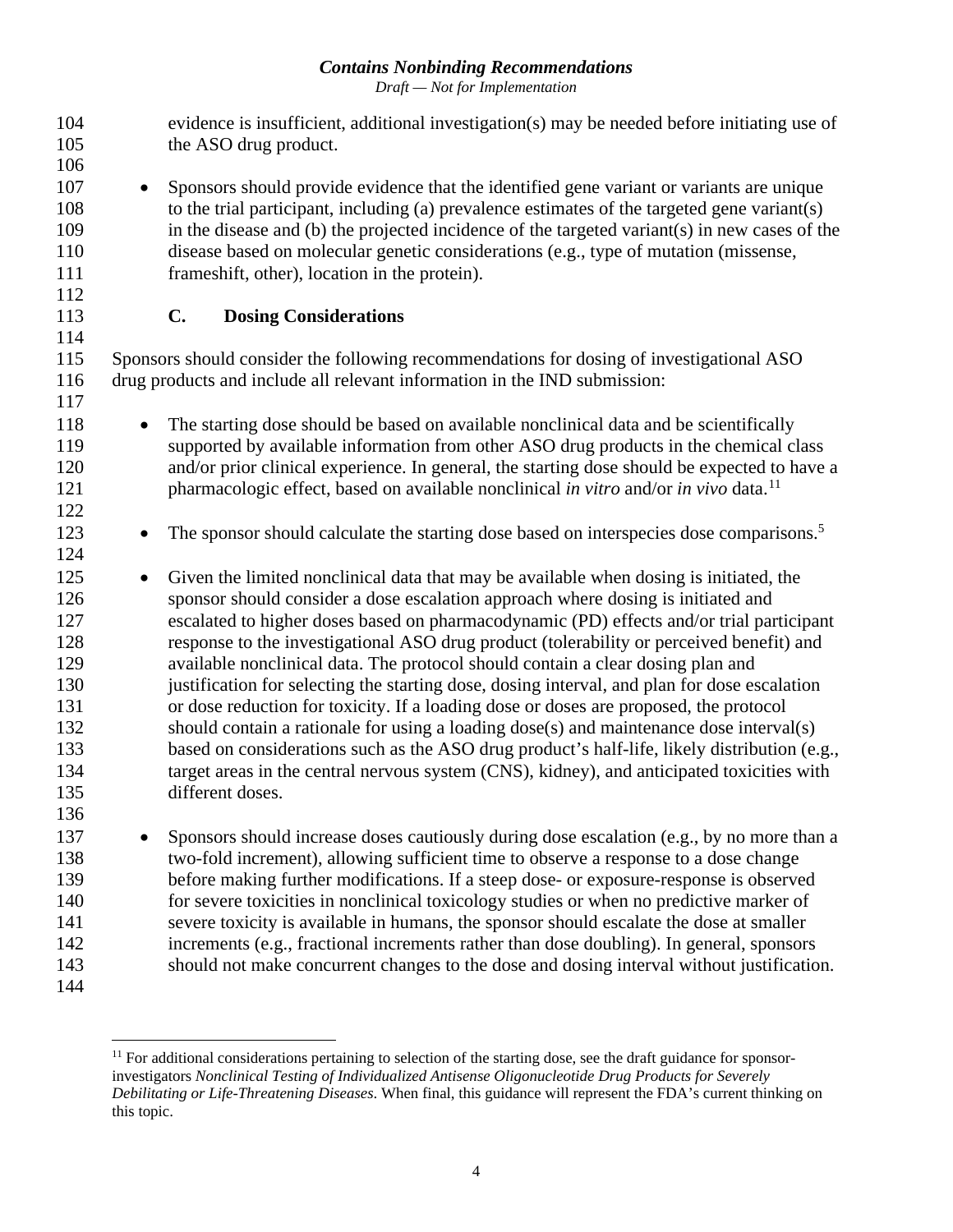*Draft — Not for Implementation*

 • The protocol should specify a plan for de-escalation/discontinuation if a dose-limiting toxicity develops, and the sponsor should inform the trial participant or the participant's legally authorized representative of the reason(s) for the dose changes.

### **D. Drug Product Administration Procedures**

 Sponsors should consider the following recommendations for administration procedures of investigational ASO drug products:

 • Sponsors should administer the starting dose and each escalation in dose in an inpatient (hospital) setting. For at least 24 hours after administration, the sponsor should monitor the participant closely for acute, serious adverse events precipitated by the administration procedure (e.g., intrathecal) or by the ASO drug product itself (e.g., hemodynamic instability, severe hypersensitivity reactions/anaphylaxis, CNS adverse effects). After the sponsor adequately characterizes the safety and tolerability at a given dose and any adverse events are identified and appropriately monitored, it generally would be acceptable to administer subsequent doses using the same dose in an outpatient (clinic) setting, if needed, with appropriate safety monitoring and interventions available for possible serious adverse events (e.g., anaphylaxis).

- For intrathecal ASO drug products, experienced medical personnel should perform the intrathecal administration and administer sedation and/or analgesics if needed for the procedure. Appropriate medical monitoring and procedural and therapeutic interventions should be available in case of complications from the procedure and/or the sedation.
- 

### **E. Safety Assessment**

 Sponsors should consider the following recommendations for safety assessments of investigational ASO drug products and detail all safety procedures and assessments in the IND submission:

 • Sponsors should perform routine safety assessments (e.g., adverse events, vital signs, electrocardiogram, laboratory assessments) while the investigational ASO drug product is being administered and for a period after stopping administration based on the anticipated half-life of the ASO drug product. Safety monitoring should be informed by nonclinical toxicology findings, potential off-target gene knockdown effects predicted by bioinformatic tools, and previously identified safety risks associated with the use of other ASO drug products of the same chemical class. The protocol should include a detailed 183 schedule of safety assessments. 

 • Sponsors should conduct the safety assessments more frequently during the initial dosing period (e.g., in the first 2 to 3 months). At a minimum, sponsors should conduct and review safety assessments before each dose, or more frequently if the interval between doses is long. Based on the initial results, the frequency of safety assessments can then be decreased. The protocol should clearly outline those assessments. Changes to the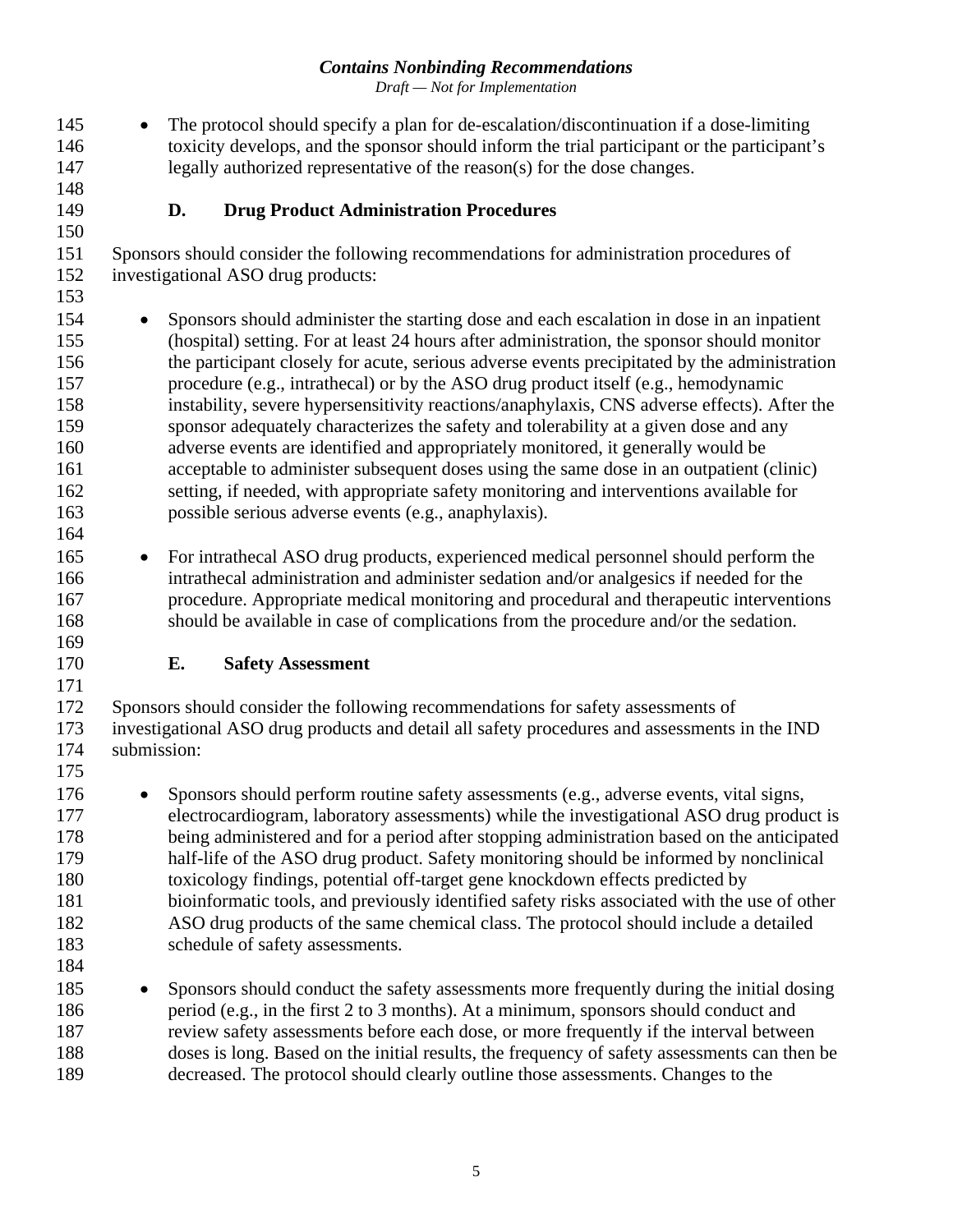*Draft — Not for Implementation*

| 190<br>191                                                                       |           | frequency of assessments should be guided by participants' safety and tolerability of the<br>ASO drug product and emerging data from nonclinical toxicology studies.                                                                                                                                                                                                                                                                                                                                                                                                                                                                                                                                                                                                                                                                                                                        |
|----------------------------------------------------------------------------------|-----------|---------------------------------------------------------------------------------------------------------------------------------------------------------------------------------------------------------------------------------------------------------------------------------------------------------------------------------------------------------------------------------------------------------------------------------------------------------------------------------------------------------------------------------------------------------------------------------------------------------------------------------------------------------------------------------------------------------------------------------------------------------------------------------------------------------------------------------------------------------------------------------------------|
| 192<br>193<br>194<br>195                                                         | $\bullet$ | Given the potential serious risk of thrombocytopenia observed with phosphorothioate or<br>mixed-phosphorothioate backbone ASOs, if an ASO drug product of this class is<br>administered, the sponsor should perform and review platelet count at least every 2 weeks                                                                                                                                                                                                                                                                                                                                                                                                                                                                                                                                                                                                                        |
| 196<br>197<br>198<br>199                                                         |           | or before each dose administration, whichever is more frequent. The sponsor should<br>monitor closely for abnormal findings and associated adverse events (e.g., bleeding,<br>bruising) to inform decisions about continued ASO drug product administration.                                                                                                                                                                                                                                                                                                                                                                                                                                                                                                                                                                                                                                |
| 200<br>201<br>202<br>203<br>204<br>205                                           | $\bullet$ | For intrathecally administered ASO drug products, the sponsor should collect<br>cerebrospinal fluid before each dose administration to evaluate for potential signs of<br>inflammation and infection. The sponsor should, when feasible and appropriate, use any<br>remaining sample(s) for pharmacokinetic (PK) assessments or relevant biochemical<br>assessments depending on the SDLT disease.                                                                                                                                                                                                                                                                                                                                                                                                                                                                                          |
| 206<br>207<br>208<br>209                                                         | $\bullet$ | If the ASO drug product administration is discontinued for safety or other reasons, the<br>sponsor should continue safety monitoring of the trial participant until resolution of the<br>adverse event(s) and evaluate the trial participant for potential late-onset toxicities.                                                                                                                                                                                                                                                                                                                                                                                                                                                                                                                                                                                                           |
| 210<br>211                                                                       | F.        | <b>Assessment of Clinical Response</b>                                                                                                                                                                                                                                                                                                                                                                                                                                                                                                                                                                                                                                                                                                                                                                                                                                                      |
| 212<br>213<br>214                                                                |           | Sponsors should consider the following recommendations for assessing participants' clinical<br>response to investigational ASO drug products and outline in the IND submission a plan for<br>evaluation of clinical benefit in relation to observed toxicities (as applicable):                                                                                                                                                                                                                                                                                                                                                                                                                                                                                                                                                                                                             |
| 215<br>216<br>217<br>218<br>219<br>220<br>221                                    | $\bullet$ | The assessment of whether the ASO drug product is providing clinical benefit to the<br>participant is an important element of the overall clinical assessment throughout the<br>administration period. To best inform decisions regarding continuation of administration,<br>sponsors should carefully track clinical changes over time with a specific plan for<br>adjustment of the dosing regimen to achieve a desirable clinical response. The protocol<br>should clearly outline the specific method(s) and timing of clinical assessments.                                                                                                                                                                                                                                                                                                                                            |
| 222<br>223<br>224<br>225<br>226<br>227<br>228<br>229<br>230<br>231<br>232<br>233 |           | Sponsors can use clinical assessments to follow important disease symptoms during<br>administration of the ASO drug product. Examples include clinical outcome assessment<br>scales, performance-based assessments, or trial participant- or caregiver-reported changes<br>in symptoms. Clinical assessments of response to the investigational ASO drug product<br>will depend on the trial participant's signs and symptoms before administration of the<br>ASO drug product and on the underlying disease, including the stage and severity of the<br>disease at time of initiation of the investigational ASO drug product. The sponsor should<br>administer these assessments at specified intervals determined by the disease<br>pathophysiology as well as the PK and PD characteristics of the ASO drug product, and<br>these assessments should be detailed in the IND submission. |
| 234<br>235                                                                       |           | PD biomarkers (laboratory, imaging, or others) that are scientifically justified and<br>relevant to the target disease may help to assess response to the ASO drug product. The                                                                                                                                                                                                                                                                                                                                                                                                                                                                                                                                                                                                                                                                                                             |